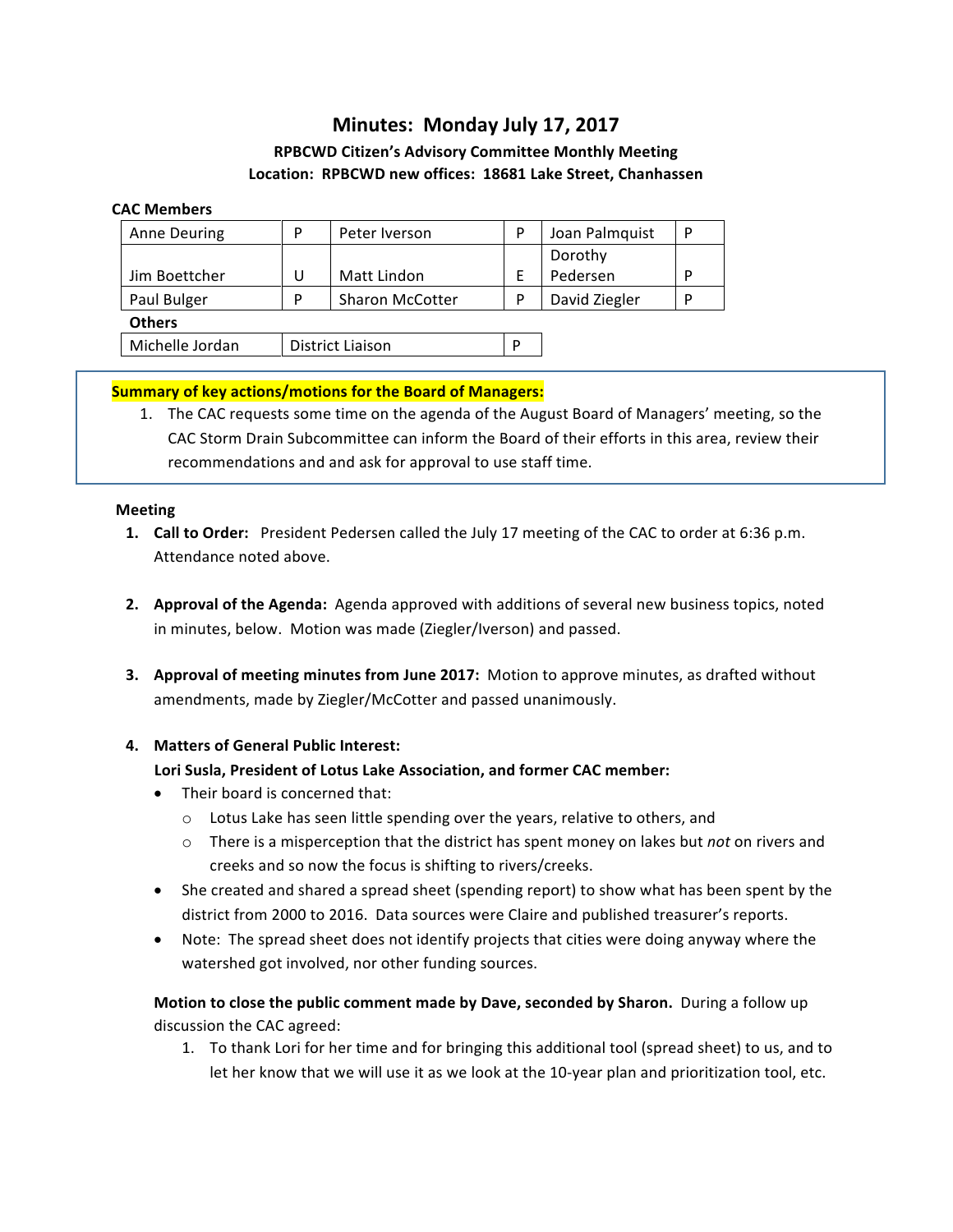- 2. It is not our role to allocate funds, and even if it were, the distribution of funds is not done with a goal of equality, but based on need and impact, so the data presented is interesting but not prescriptive.
- **5. July Board of Managers meeting**, if any questions. (Pedersen)
	- A new summary of the various projects and how they are rated was distributed.
	- **10-year plan**
		- The current timeline for 10-year plan review calls for the CAC to get the plan on Sept. 7. and prepare our feedback in time for our Sept.  $25<sup>th</sup>$  meeting. At that time, the plan will be presented and there will be discussion/feedback.
		- Feedback at the Board meeting: Perry was concerned that it was not reader friendly, too complex and requested an executive summary. Others (Jill) liked the detail.
		- Mary felt it should include information about groundwater, groundwater recharging and wetlands management.
		- Also, someone asked for information on low impact building, and Dorothy shared that there are so many different rules by city, area, etc. and confusion as to who to go to. Sharon has also heard complaints that people are afraid of asking questions, don't know who to go to, and that the Watershed, City and DNR are hard to work with and not well coordinated. This may represent an **opportunity for us** to find a way to make it easier for people to do the right thing. Dorothy thinks going through builders' associations or educational associations for landscapers/architects may be best approach for general education.
		- Claire mentioned some shifts to the 2018 budget based on 10-year plan, as it won 't be finalized when the 2018 budget is due.
	- There will be a parcel exchange with 9 Mile, Carver County and Lower MN to reallocate spaces where the hydrological boundaries don't line up with the legal boundaries. The net is a gain in our district.
	- Terry, the new staff permit person, reviewed the permitting process and is working on some changes/improvements which will be brought to the CAC in Sept. for our input. The goal is to have these implemented in January of 2018.
	- Discussion on apartment complex going in by SW Station (old Ruby Tuesday's site): This is a large project on a small site. The watershed district's part of this approval is small and we must enforce the rules we have. However, as in this case, the rules and regulations get parsed out, with us concerned about water, the City about development/transit or other issues, and it is not clear who/if anyone, is looking at the bigger picture and whether this is in fact a good idea. The City is supporting it for residential mass transit zone—new standards they've just created due to light rail—and their desire to create a pedestrianfriendly apartment complex.

# **6. Old Business**

a. Update on 10-year plan, E &O Plan Appendix (Michelle) (INFORM)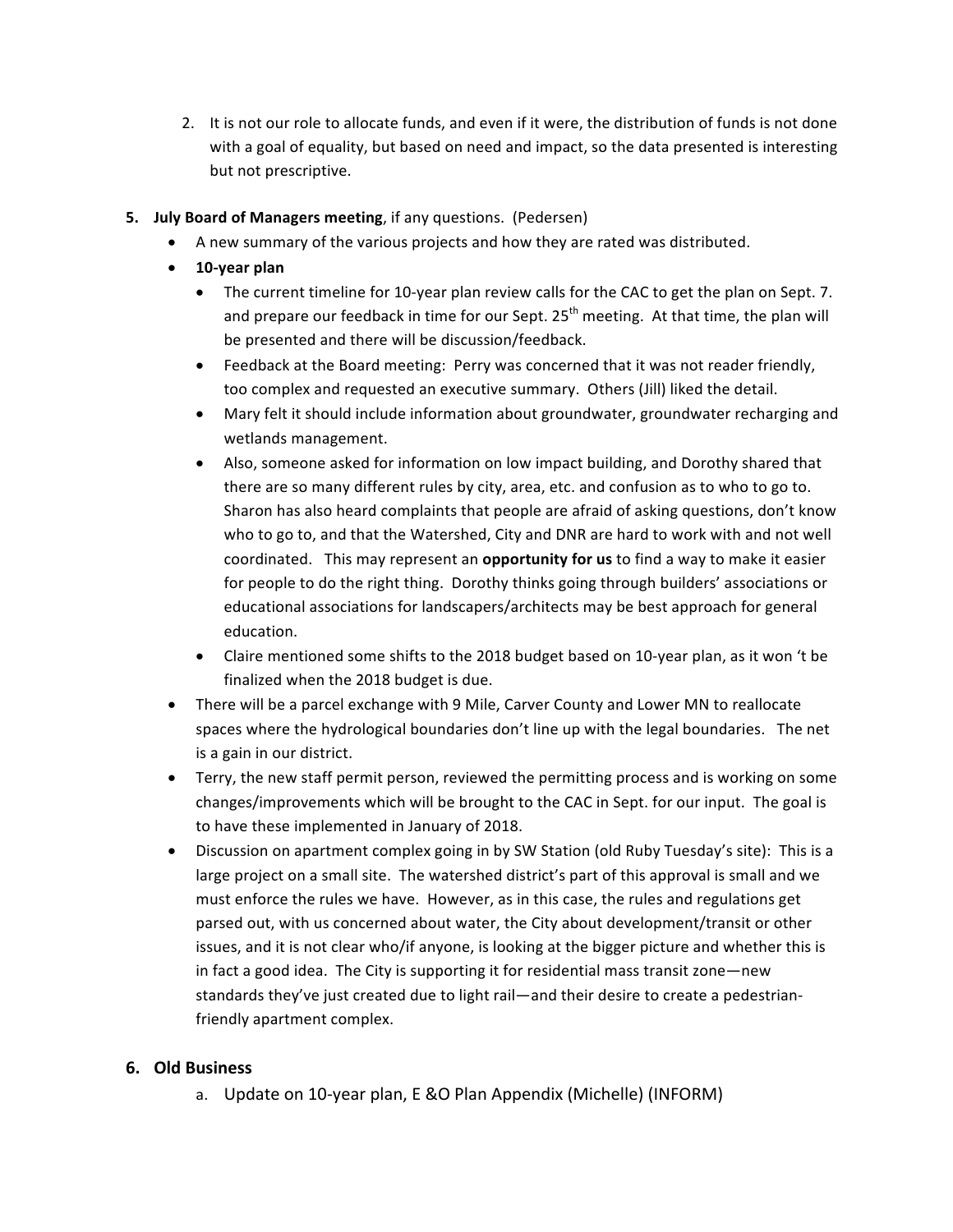- $\circ$  Michelle distributed the first draft of Education and Outreach Plan which is required, by statute to support the goals of the 10-year plan. This is designed to serve as a tool to do E and O, being specific enough but with flexibility as priorities change, etc. She will also send it to us electronically so track changes can be used.
- o Discussion:
	- $\circ$  Resources used: IAP2 scale for language about the continuum
	- $\circ$  Questions: These are the guiding questions that frame messaging—the things that people want to know about. She is using this framework for the website, too.
	- $\circ$  Topics: Michelle went through goals and objectives to align them into topics which we will then address in programs.
	- $\circ$  Implementation includes six broad programs. Every year as part of creating the workplan, two major topics are chosen as focus for the year, based largely on the projects the district is implementing that year (like stream restoration).
	- $\circ$  Paul suggested a resource library so if something is not a current year priority the website could still direct them to previous, most recent work. Goal for website to be a robust repository.
	- $\circ$  Evaluation: Joan asked about tracking of people or activities, if there is a database. Michelle said now this is done mostly with spreadsheets, and with ARCGIS online maps, but software for tracking volunteer hours are available. Sharon and Matt found one system in use in Minnetonka, as an example.
	- $\circ$  Dorothy asked, as educators, how do we best create change? Michelle talked about several resources she uses and trainings she has attended that she calls upon for best practices, including:
		- The Art of Hosting: http://www.artofhosting.org/trainings/event-listing/
		- Community based social marketing training, Doug McKinzee: http://www.cbsm.com/
		- Water Words that Work (presentation to water stewards): http://www.waterwordsthatwork.com/
		- MacArthur Foundation: https://www.macfound.org/
		- Frame Works institute: http://www.frameworksinstitute.org/



 $\circ$  **CAC Action Item: All members to review Michelle's E&O Document and** provide feedback directly to her by July 25. Note, refer to the goals and objectives of the 10-year plan, as the E&O is designed to support them.

# **b. Storm Drain Subcommittee update (Sharon and Matt) (INFORM)**

- Feedback solicited so this can go to August Board of Directors.
- Sharon presented five opportunities identified through interviews with city leaders and asked for help in two areas: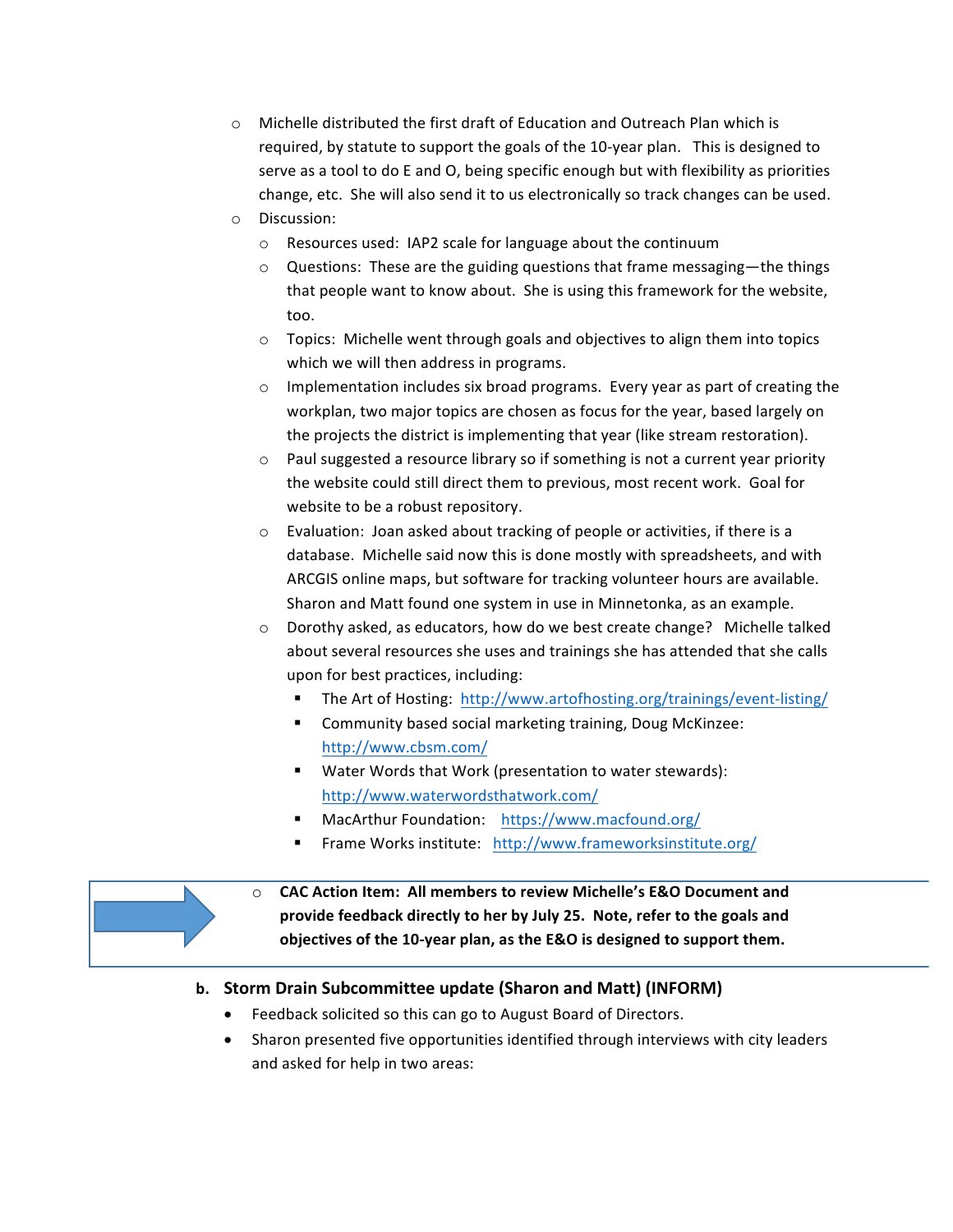- $\circ$  Dorothy will take the Shorewood grass clipping awareness program and Dave and Anne will pursue work on the Minnetonka monitoring program.
- $\circ$  Sharon will do the introductions to facilitate these hand-offs.
- $\circ$  Matt and Sharon will cover the other two recommendations: Fall storm drain clean-up program (Chanhassen and Shorewood) and a storm drain stenciling program (Chanhassen).
- Aside: Dorothy has good friend at Acxiom who volunteered to help on analytic projects.
- Dave made a motion to support the recommendation of the Storm Drain Subcommittee and request time at the August Watershed Board meeting to present recommendations and get approval for use of staff time. Joan seconded and the motion passed. (See Actions for Board at top of this).

### c. **Review of subcommittees—moving forward (All) (Discuss)**

As a reminder, CAC members indicated the following areas of interest:

- Dorothy: Groundwater, wetlands, climate change, lake associations
- Dave: Lake association, also in-depth reviews of project/permits (e.g. draft UAA)
- Matt: Lake matrix/water quality review, the lake water quality restoration efforts, groundwater. He is also the CAC TAC representative.
- Anne: Ten-year plan, volunteerism, citizen monitoring, climate change, groundwater and a special project (silt sock to provide 24/7 storm drain hygiene)
- **Paul:** Groundwater, major reports, website
- **Pete:** Wide interest including groundwater, lake associations and hopes to add other things
- **Joan:** Interest in speaker's bureau, volunteerism, and marketing issues (which cross many of the outreach/education and volunteerism topics and the website, etc.)
- **Sharon:** Volunteerism, Earth Day clean up every year, and Anne's silt sock project
- **Jim:** TBD

It was agreed that the groundwater subcommittee will meet to review the portions of the 10-year plan dealing with groundwater, before our discussion on the  $25^{th}$  of Sept.

# **7. New Business**

- a. Ideas for 2017 Water Quality projects: "Water Week"? (All) (Discuss)
	- i. **Groundwater:** Dorothy thinks that we don't know much about groundwater and should do a project or event focused on it to educate and engage people. Use the Groundwater Foundation as a resource.
	- ii. **Wetlands:** Dorothy also suggested that we take a wetland tour, perhaps having an Arboretum specialist take us on a tour of their wetlands so we can better understand the ecosystem to begin/further our education.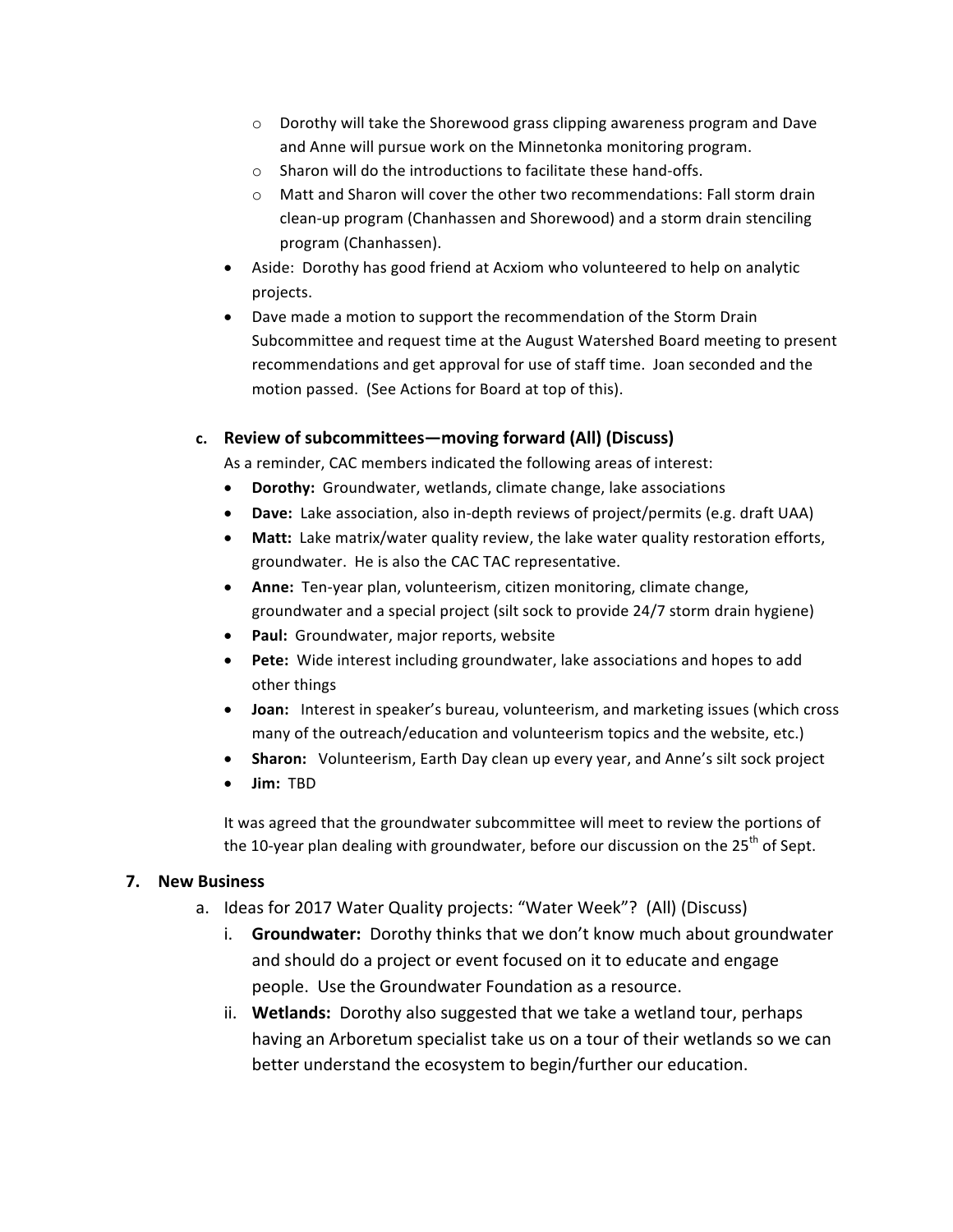iii. **How to care for green infrastructure:** Dorothy went to a Metro Blooms workshop recently on BMP maintenance. They have put together a manual (e.g. for teaching and work with kids), which show pictures of the 25 worst weeds and 25 most common native plant materials. They are still working on the book, and it is structured to allow inclusion of the Lake Phalen and Lakeshore Weeds books. It would be great to be able to give one of these to each recipient of a rain garden or shoreline restoration cost share grant.

Metro Blooms also developed an evaluation form for site visits. They would be willing to do a workshop for us here, and Dorothy suggested two sessions would be best—the first to learn and the second to bring your books and tools and apply learning, working on a public site.

- iv. **Curb restorations and other smaller projects:** Dave commented that people seem to understand shoreline restoration, but are less informed about what happens to water that runs into the street. He suggested that we do a couple of small demonstration projects (e.g. curb buffer, or property line restoration), and see how they work. Dave offered his curbside and Dorothy agreed to do the design. They will do a site visit as part of the July 31 Watershed Tour.
- b. **Presentation of special project:** Storm Drain Screens/Silt Socks: Anne has been working on an idea, trying to perfect it as a way to provide diligent care for storm drains. After trying several approaches, she came up with the idea of a silt sock or silt dam which keeps debris out of the storm drain. She brought one to show us what it is like, and response was very positive. Next steps are to install three of them on her street. She will keep us posted on progress.
- 8. **Adjournment:** At 9:28 the motion to adjourn was made by Joan seconded by Sharon, passed and the meeting was adjourned.

# **Upcoming Events**

Watershed tour, 10-year plan highlights, July 31, 4:00 pm (56 people so far) Board of Managers Meeting and Workshop, Wednesday, August 12, 5:30 pm, District Office Next CAC meeting: August 21, 2017, District Office, 6:30 pm

# **August topics for CAC:**